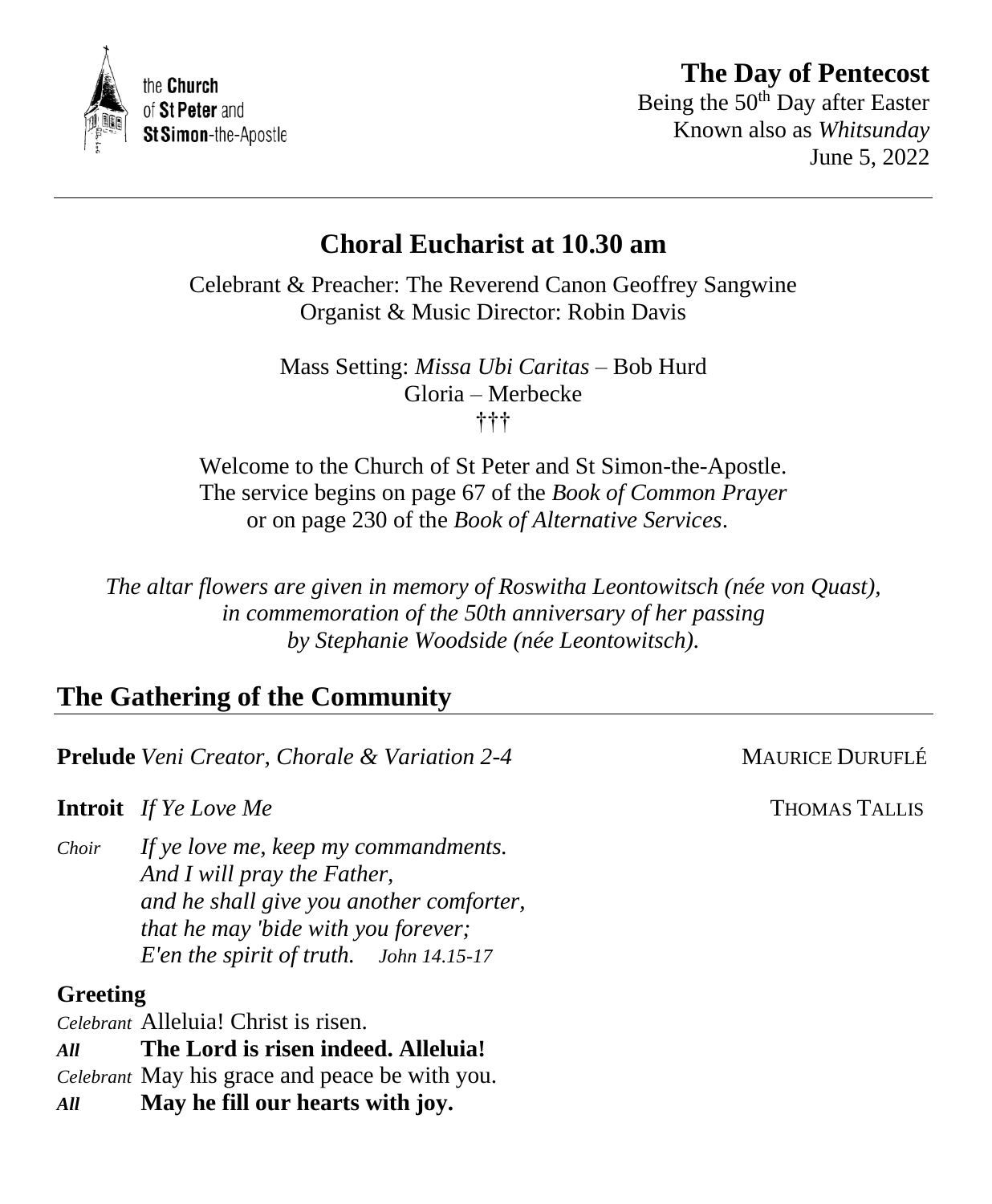### **Hymn 645** *Come Down, O Love Divine* **DOWN AMPNEY**

*All* Come down, O Love divine, seek thou this soul of mine, and visit it with thine own ardour glowing; O Comforter, draw near, within my heart appear, and kindle it, thy holy flame bestowing.

> O let it freely burn, till earthly passions turn to dust and ashes in its heat consuming; and let thy glorious light shine ever on my sight, and clothe me round, the while my path illuming.

Let holy charity mine outward vesture be, and lowliness become my inner clothing; true lowliness of heart, which takes the humbler part, and o'er its own shortcomings weeps with loathing.

And so the yearning strong. with which the soul will long, shall far surpass the power of human telling; for none can guess its grace, till they become the place wherein the Holy Spirit finds a dwelling.

### **Collect for Purity and Summary of the Law**

- *Celebrant* Almighty God, unto whom all hearts be open, all desires known, and from whom no secrets are hid: cleanse the thoughts of our hearts by the inspiration of thy Holy Spirit, that we may perfectly love thee, and worthily magnify thy holy name; through Christ our Lord. Amen.
- *Celebrant* Our Lord Jesus Christ said: hear, O Israel, the Lord our God is one Lord; and thou shalt love the Lord thy God with all thy heart, and with all thy soul, and with all thy mind, and with all thy strength. This is the first and great commandment. And the second is like unto it: thou shalt love thy neighbour as thyself. On these two commandments hang all the law and the prophets.
- **All Lord, have mercy upon us, and write both these thy laws in our hearts, we beseech thee.**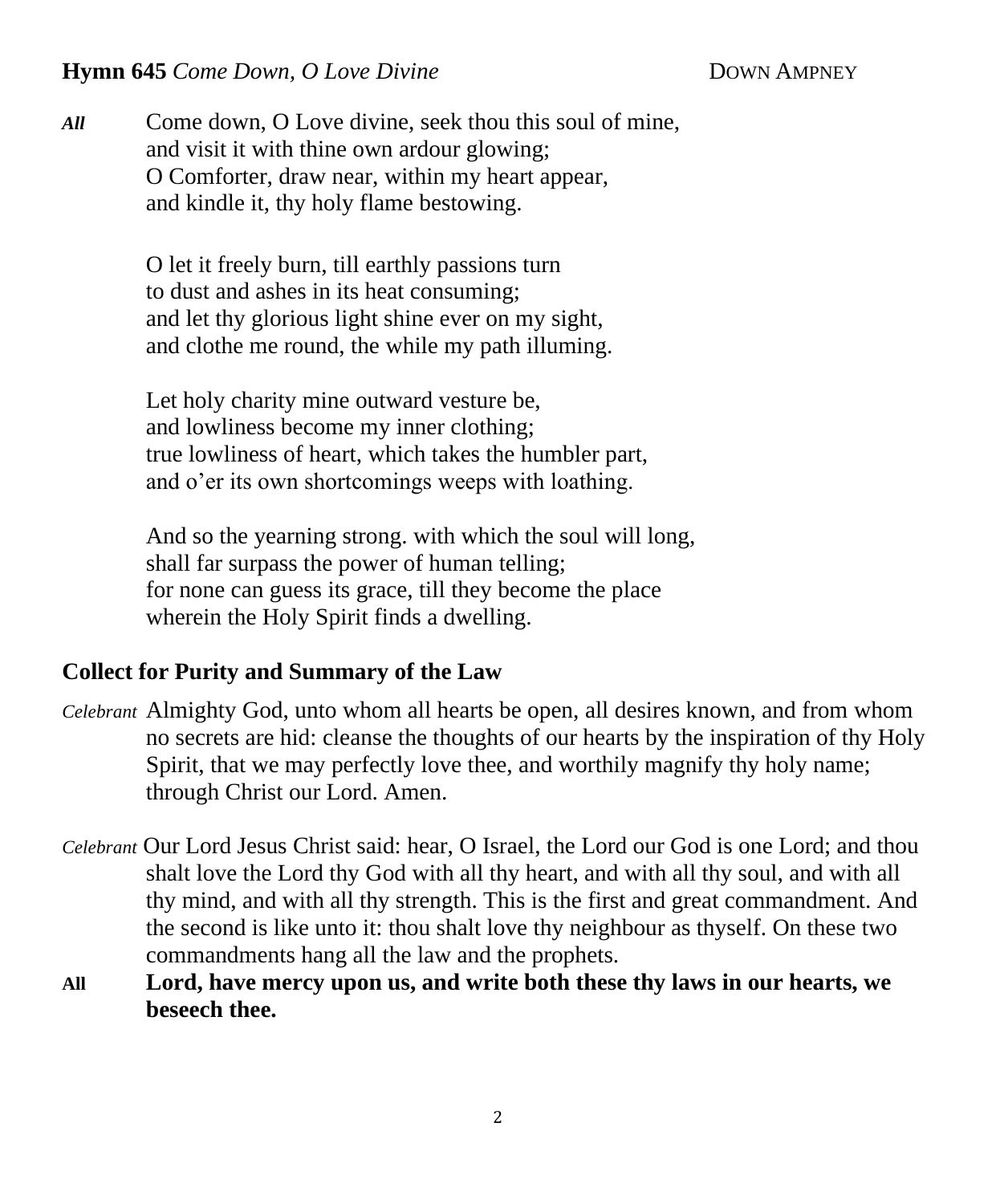**Gloria** (*CP* 679) MERBECKE

*Celebrant Glory be to God on high,* 

*All* **and in earth peace, good will towards all. We praise thee, we bless thee, we worship thee, we glorify thee, we give thanks to thee for thy great glory, O Lord God, heavenly King, God the Father almighty. O Lord, the only begotten Son, Jesus Christ; O Lord God, Lamb of God, Son of the Father, that takest away the sin of the world, have mercy upon us. Thou that takest away the sin of the world, receive our prayer. Thou that sittest at the right hand of the Father, have mercy upon us. For thou only art holy; thou only art the Lord; thou only, O Christ, with the** 

**Holy Ghost, art most high in the glory of God the Father. Amen.**

### **Collect of the Day**

*Celebrant* GOD, who as at this time didst teach the hearts of thy faithful people, by the sending to them the light of thy Holy Spirit: Grant us by the same Spirit to have a right judgement in all things, and evermore to rejoice in his holy comfort; through the merits of Christ Jesus our Saviour, who liveth and reigneth with thee, in the unity of the same Spirit, one God, world without end. **Amen.**

# **The Liturgy of the Word**

**The First Lesson** *Genesis 11.1-9 Read by John White*

*Reader* A reading from the Book of Genesis.

Now the whole earth had one language and the same words. And as they migrated from the east, they came upon a plain in the land of Shinar and settled there. And they said to one another, "Come, let us make bricks, and burn them thoroughly." And they had brick for stone, and bitumen for mortar. Then they said, "Come, let us build ourselves a city, and a tower with its top in the heavens, and let us make a name for ourselves; otherwise we shall be scattered abroad upon the face of the whole earth." The Lord came down to see the city and the tower, which mortals had built. And the Lord said, "Look, they are one people, and they have all one language; and this is only the beginning of what they will do; nothing that they propose to do will now be impossible for them. Come, let us go down, and confuse their language there, so that they will not understand one another's speech." So the Lord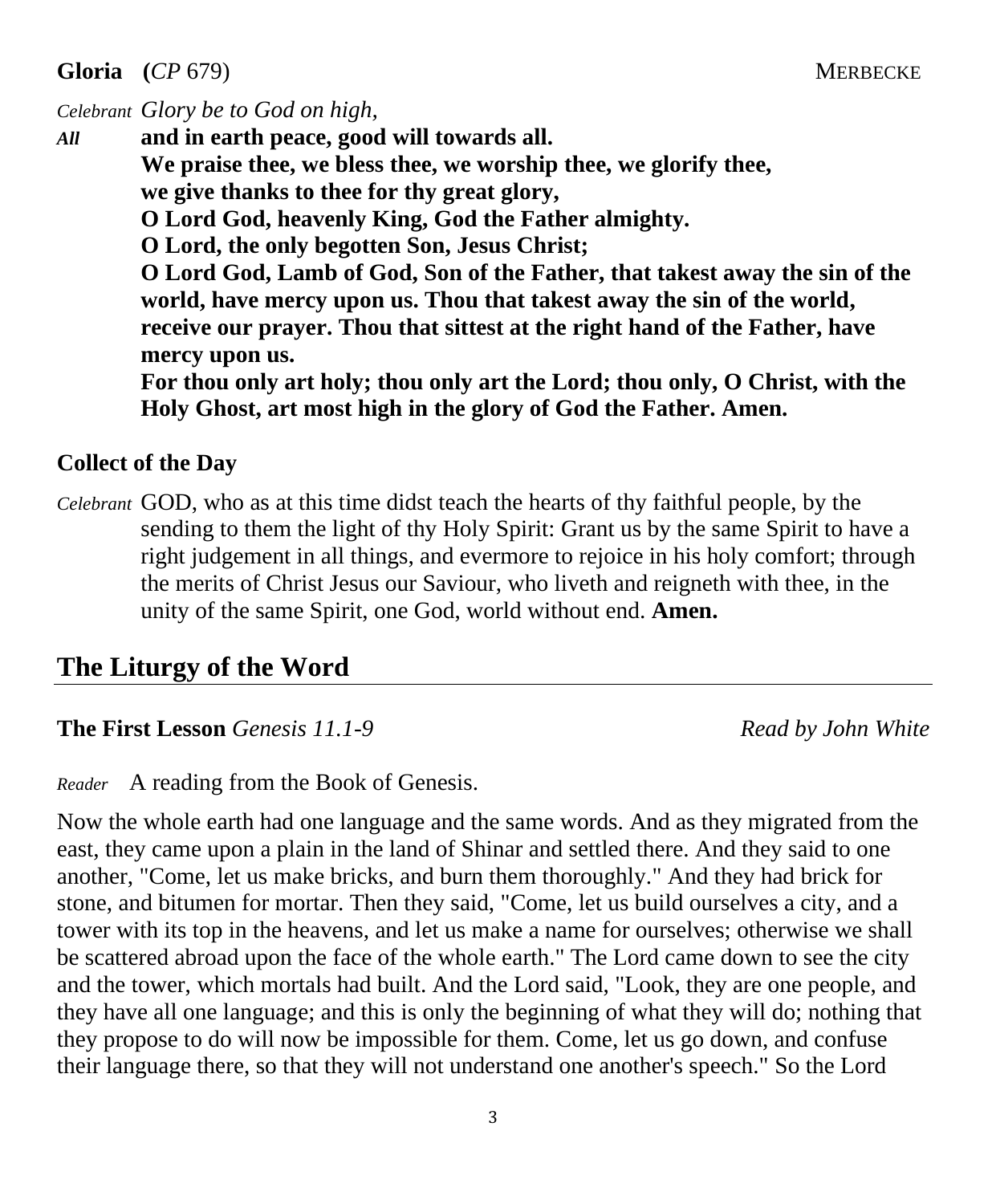scattered them abroad from there over the face of all the earth, and they left off building the city. Therefore it was called Babel, because there the Lord confused the language of all the earth; and from there the Lord scattered them abroad over the face of all the earth.

*Reader* The word of the Lord. *All* **Thanks be to God.**

**Psalm 104** *Benedic, anima mea.*

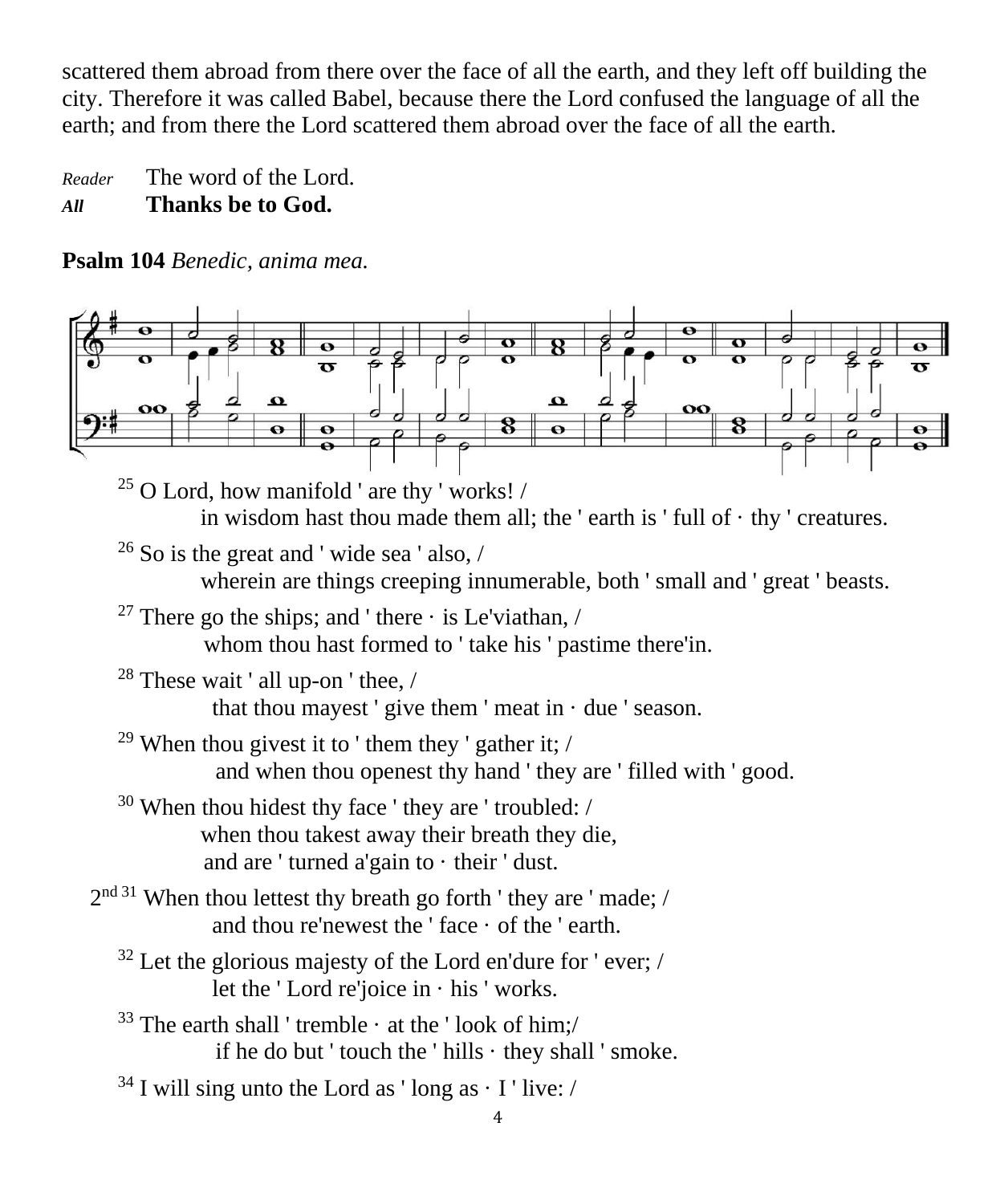I will praise my God ' while I ' have my ' being.

 $35$  And so shall my ' words ' please him: / my ' joy shall ' be  $\cdot$  in the ' Lord.  $2^{nd36}$  Praise thou the Lord, 'O my ' soul. /

Praise ' — ' – the ' Lord.

**The Second Lesson** *Acts 2.1-21 Read by John White* 

*Reader* A reading from the Acts of the Apostles.

When the day of Pentecost had come, they were all together in one place. And suddenly from heaven there came a sound like the rush of a violent wind, and it filled the entire house where they were sitting. Divided tongues, as of fire, appeared among them, and a tongue rested on each of them. All of them were filled with the Holy Spirit and began to speak in other languages, as the Spirit gave them ability. Now there were devout Jews from every nation under heaven living in Jerusalem. And at this sound the crowd gathered and was bewildered, because each one heard them speaking in the native language of each. Amazed and astonished, they asked, "Are not all these who are speaking Galileans? And how is it that we hear, each of us, in our own native language? Parthians, Medes, Elamites, and residents of Mesopotamia, Judea and Cappadocia, Pontus and Asia, Phrygia and Pamphylia, Egypt and the parts of Libya belonging to Cyrene, and visitors from Rome, both Jews and proselytes, Cretans and Arabs in our own languages we hear them speaking about God's deeds of power." All were amazed and perplexed, saying to one another, "What does this mean? But others sneered and said, "They are filled with new wine." But Peter, standing with the eleven, raised his voice and addressed them, "Men of Judea and all who live in Jerusalem, let this be known to you, and listen to what I say. Indeed, these are not drunk, as you suppose, for it is only nine o'clock in the morning. No, this is what was spoken through the prophet Joel: 'In the last days it will be, God declares, that I will pour out my Spirit upon all flesh, and your sons and your daughters shall prophesy, and your young men shall see visions, and your old men shall dream dreams. Even upon my slaves, both men and women, in those days I will pour out my Spirit; and they shall prophesy. And I will show portents in the heaven above and signs on the earth below, blood, and fire, and smoky mist. The sun shall be turned to darkness and the moon to blood, before the coming of the Lord's great and glorious day. Then everyone who calls on the name of the Lord shall be saved.'"

*Reader* The word of the Lord. *All* **Thanks be to God.**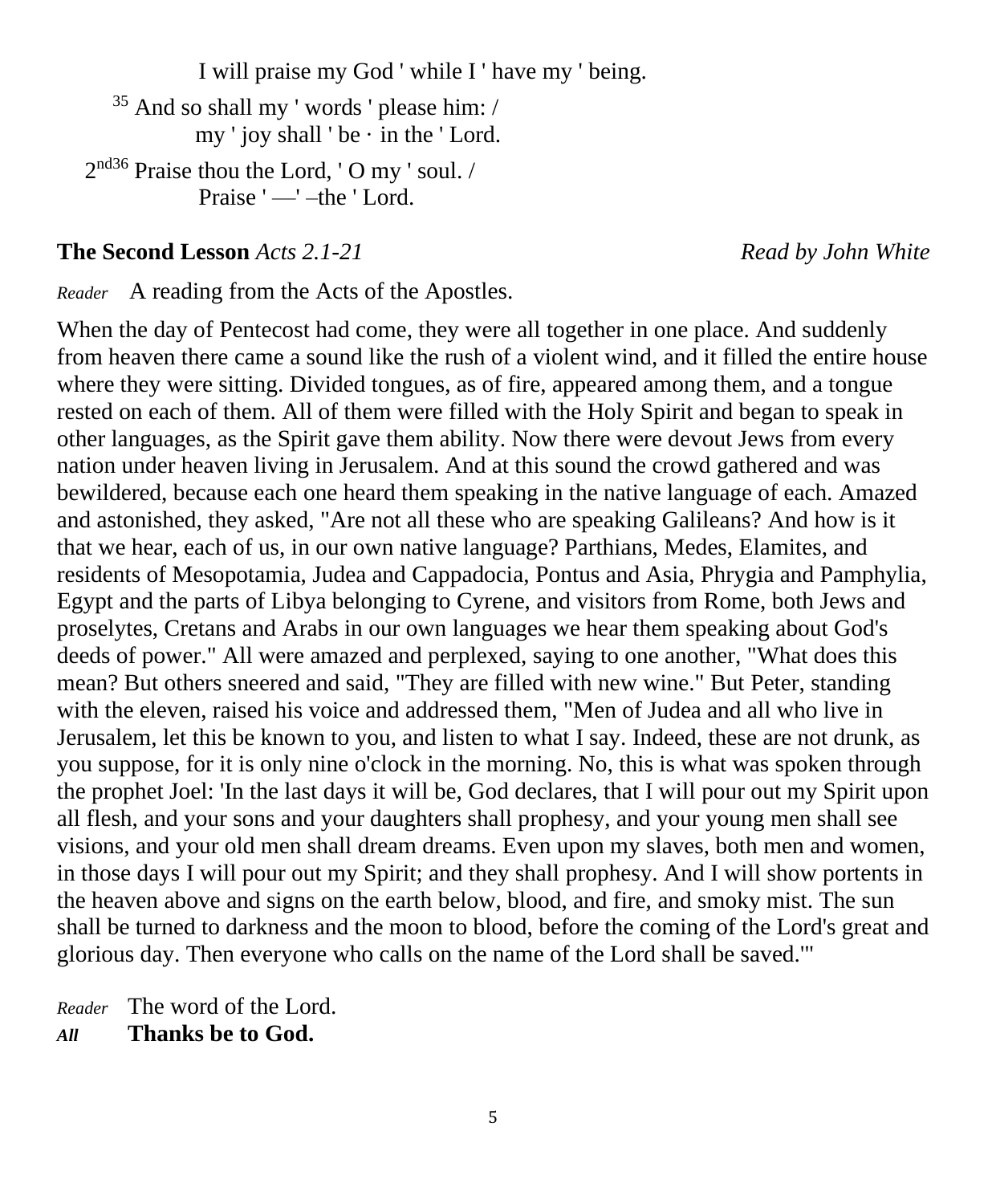*Celebrant* Come, Holy Ghost, our souls inspire,

*All* and lighten with celestial fire; thou the anointing Spirit art, who dost thy seven-fold gifts impart.

> Thy blessed unction from above is comfort, life, and fire of love; enable with perpetual light the dullness of our blinded sight.

Anoint and cheer our soiled face with the abundance of thy grace; keep far our foes, give peace at home; where thou art guide no ill can come.

Teach us to know the Father, Son, and thee, of both, to be but one: that through the ages all along, this may be our endless song: Praise to thy eternal merit, Father, Son, and Holy Spirit. Amen.

# **The Holy Gospel** *John 14.8-17*

*Gospeller* The Lord be with you.

*All* **And with thy spirit.**

*Gospeller* The Holy Gospel is written in the 14<sup>th</sup> chapter of the Gospel according to St. John, beginning at the 8<sup>th</sup> verse.

*All* **Glory be to thee, O Lord.**

Philip said to Jesus, "Lord, show us the Father, and we will be satisfied." Jesus said to him, "Have I been with you all this time, Philip, and you still do not know me? Whoever has seen me has seen the Father. How can you say, 'Show us the Father'? Do you not believe that I am in the Father and the Father is in me? The words that I say to you I do not speak on my own, but the Father who dwells in me does his works. Believe me that I am in the Father and the Father is in me, but if you do not, then believe because of the works themselves. Very truly, I tell you, the one who believes in me will also do the works that I do and, in fact, will do greater works than these, because I am going to the Father. I will do whatever you ask in my name, so that the Father may be glorified in the Son. If in my name you ask me for anything, I will do it. "If you love me, you will keep my commandments. And I will ask the Father, and he will give you another Advocate, to be with you forever. This is the Spirit of truth, whom the world cannot receive because it neither sees him nor knows him. You know him because he abides with you, and he will be in you.

*Gospeller* The Gospel of Christ*. All* **Praise be to thee, O Christ.**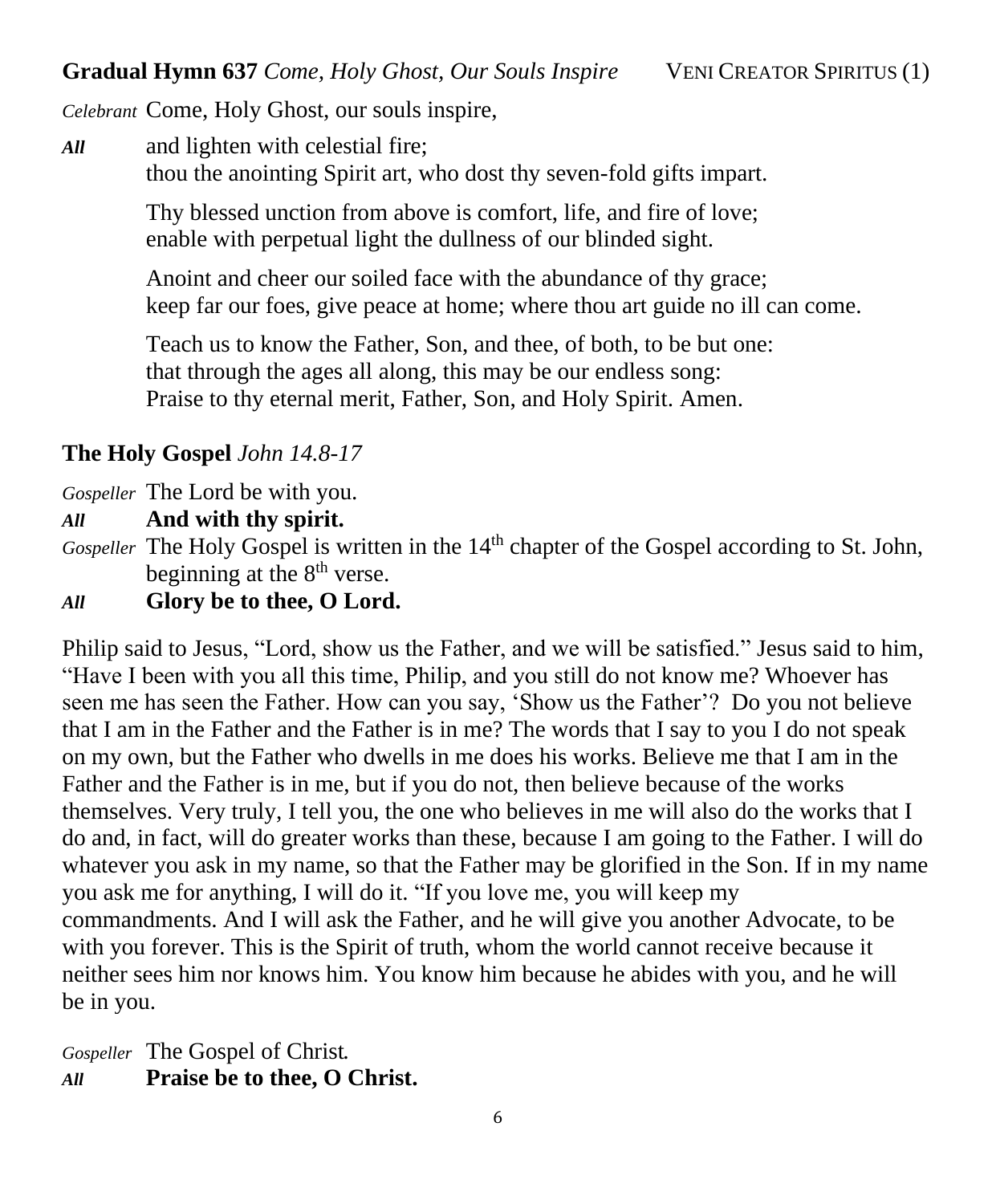### **The Nicene Creed**

*Celebrant* **I Believe in one God the Father Almighty, Maker of heaven and earth, And of all things visible and invisible: And in one Lord Jesus Christ, the onlybegotten Son of God, Begotten of the Father before all worlds; God, of God; Light, of Light; Very God, of very God; Begotten, not made; Being of one substance with the Father; Through whom all things were made: Who for us men and for our salvation came down from heaven, And was incarnate by the Holy Ghost of the Virgin Mary, And was made man, And was crucified also for us under Pontius Pilate. He suffered and was buried, And the third day he rose again according to the Scriptures, and ascended into heaven, and sitteth on the right hand of the Father. And he shall come again with glory to judge both the quick and the dead: Whose kingdom shall have no end. And I believe in the Holy Ghost, The Lord, The Giver of Life, who proceedeth from the Father and the Son, Who with the Father and the Son together is worshipped and glorified, who spake by the Prophets. And I believe One, Holy, Catholic, and Apostolic Church. I acknowledge one Baptism for the remission of sins. And I look for the Resurrection of the dead, And the Life of the world to come. Amen.**

### **The Prayers of the People**

*The Intentions are offered. Then the Pentecost Litany is prayed.*

*Celebrant* Let us pray to God the Holy Spirit, saying, "Come, Holy Spirit, come."

*Leader* Come, Holy Spirit, creator, and renew the face of the earth.

- *All* **Come, Holy Spirit, come.**
- *Leader* Come, Holy Spirit, counsellor, and touch our lips that we may proclaim your word. **All Come, Holy Spirit, come.**
- *Leader* Come, Holy Spirit, power from on high: make us agents of peace and ministers of wholeness.
- *All* **Come, Holy Spirit, come.**
- *Leader* Come, Holy Spirit, breath of God, give life to the dry bones of this exiled age, and make us a living people, holy and free.
- *All* **Come, Holy Spirit, come.**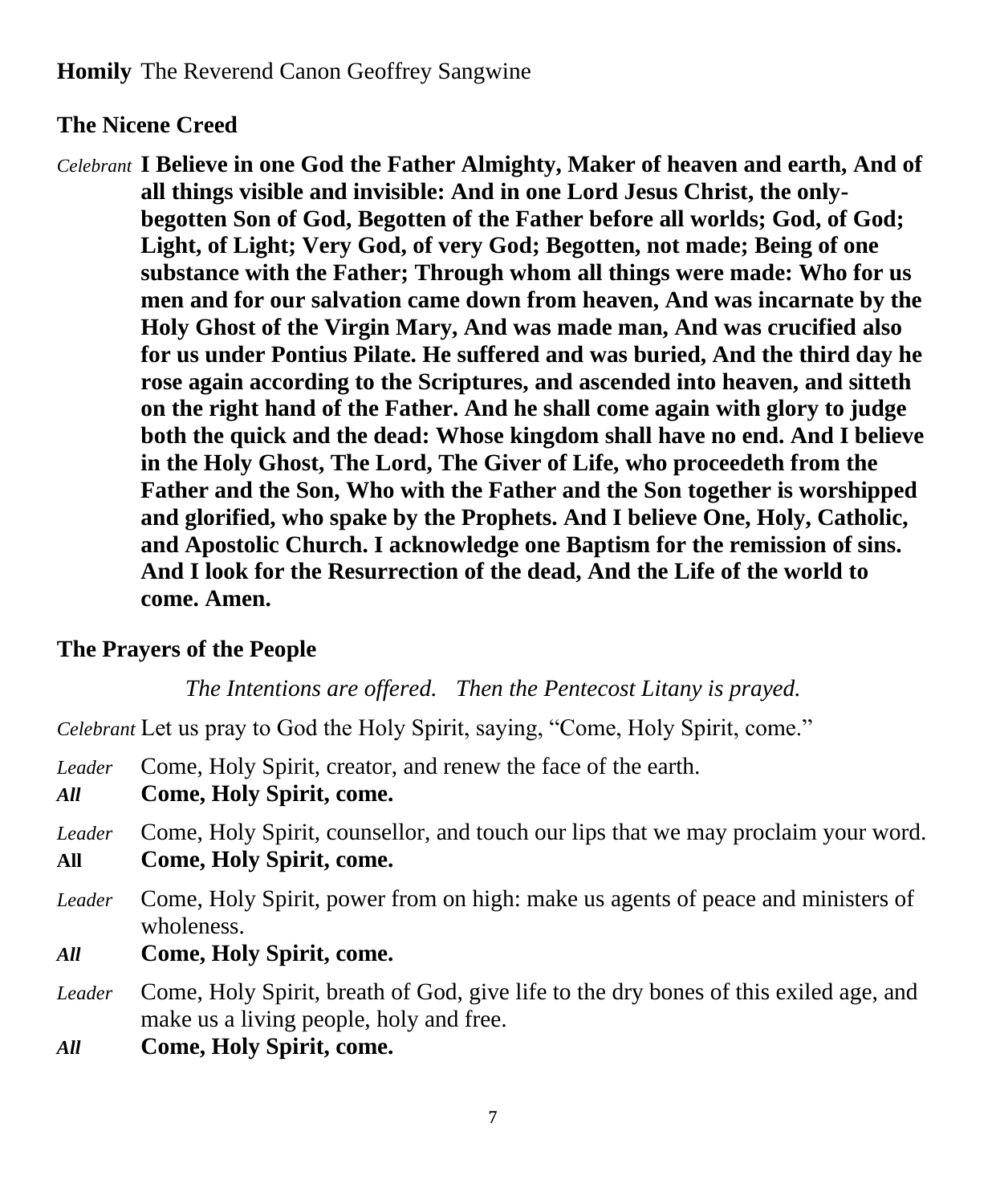*Leader* Come, Holy Spirit, wisdom and truth: strengthen us in the risk of faith. *All* **Come, Holy Spirit, come.**

### **Confession and Absolution**

*The Celebrant invites the confession of Sin.*

*Celebrant* Almighty God,

*All* **Father of our Lord Jesus Christ, maker of all things, judge of all people: we acknowledge and confess our manifold sins and wickedness, which we from time to time most grievously have committed, by thought, word, and deed, against thy Divine Majesty. We do earnestly repent, and are heartily sorry for these our misdoings. Have mercy upon us, most merciful Father; for thy Son our Lord Jesus Christ's sake, forgive us all that is past; and grant that we may ever hereafter serve and please thee in newness of life, to the honour and glory of thy name; through Jesus Christ our Lord. Amen.**

*The absolution is pronounced.*

## **Celebration of the Eucharist**

### **Offertory Sentence**

*Celebrant* Whatsoever ye would that others should do unto you, even so do unto them; for that is the Law and the Prophets. *St. Matthew 7.12*

### **Offertory Hymn 253** *O Glorious Day* **YORKSHIRE**

*All* O glorious day when God's love overflowed and all its beauty on the earth bestowed; the Spirit gave all creatures life and health and on them breathed the life of God's own self. In all creation, in each tiny flower, in every life we see God's living power.

> More glorious still that day of storm and flame when God on Sinai's mount to Moses came; when Israel, from the waters brought ashore, received its calling and God's holy law. For on that day of God, the great I AM,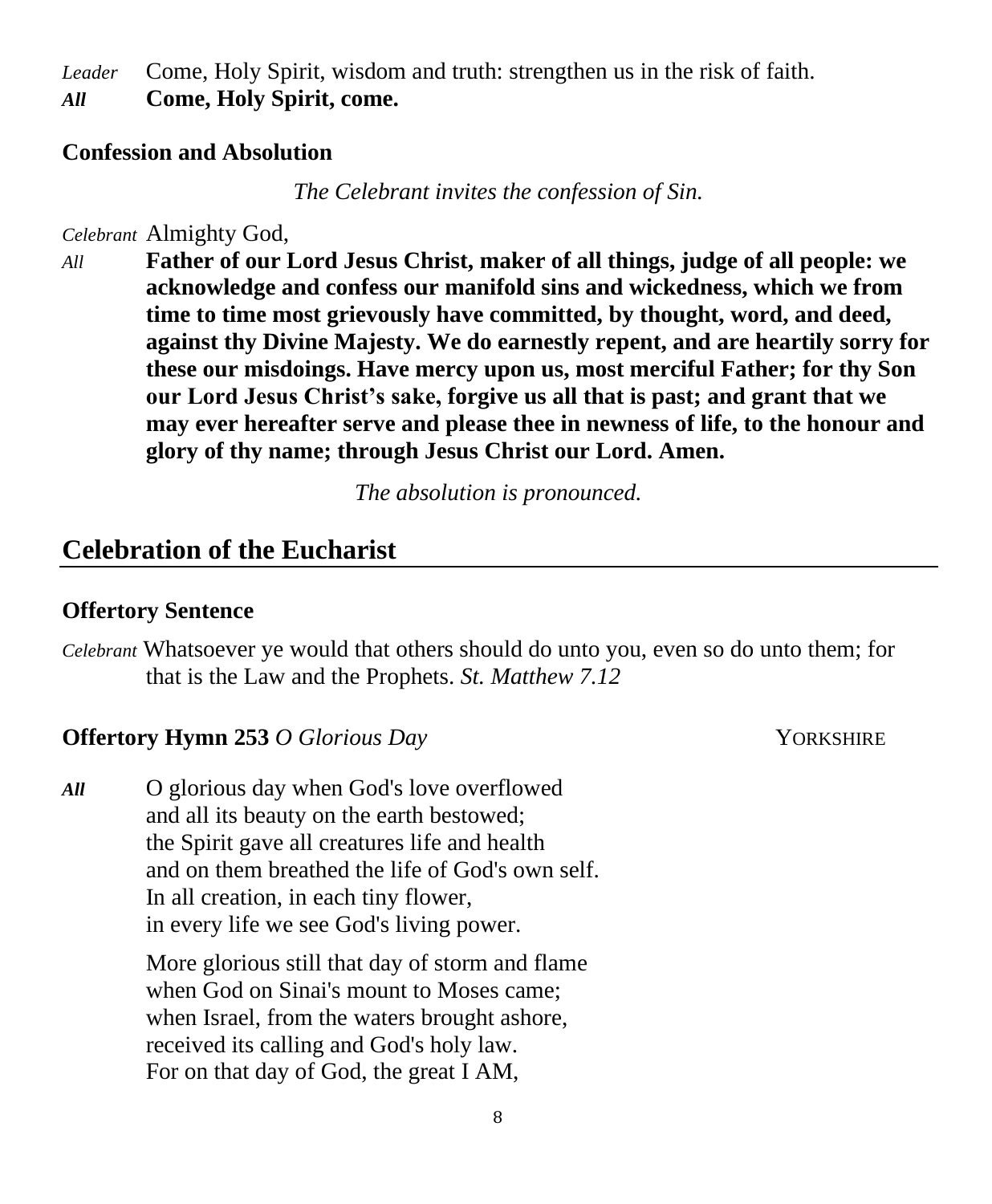the Spirit on the chosen people came.

Most wonderful of all that holy dawn in which the Saviour of the world was born! The Spirit rested on a Hebrew maid and God in human form came to our aid. Then, Holy Spirit, your great love excelled when we our God in flesh and blood beheld.

Christ rose from death, victorious over sin; the ascended Lord now reigns, the world to win; and on the church that it may witness give, God's love was poured, that through it all might live. On this fresh Pentecost, live-giving Lord, come, spread through us your saving love abroad.

## **Prayer over the Gifts**

*Celebrant* Blessed be thou, Lord God of Israel, for ever and ever. All that is in the heaven and in the earth is thine. All things come of thee, and of thine own have we given thee. *1 Chronicles 29. 10, 11, 14.*

### **The Great Thanksgiving**

*Celebrant* The Lord be with you.

- *All* **And with thy spirit.**
- *Celebrant* Lift up your hearts.
- *All* **We lift them up unto the Lord.**

*Celebrant* Let us give thanks unto our Lord God.

*All* **It is meet and right so to do.**

*The celebrant continues with the Proper Preface. Then follows the Sanctus.*

*Choir Sanctus, Sanctus, Sanctus Dominus Deus Sabaoth. Pleni sunt cæli et terra gloria tua. Hosanna in excelsis. Benedictus qui venit in nomine Domini. Hosanna in excelsis.*

> *Holy, Holy, Holy, Lord God of hosts heaven and earth are full of thy glory. Glory be to thee, O Lord most high. Blessed is he that cometh in the name of the Lord. Hosanna in the highest.*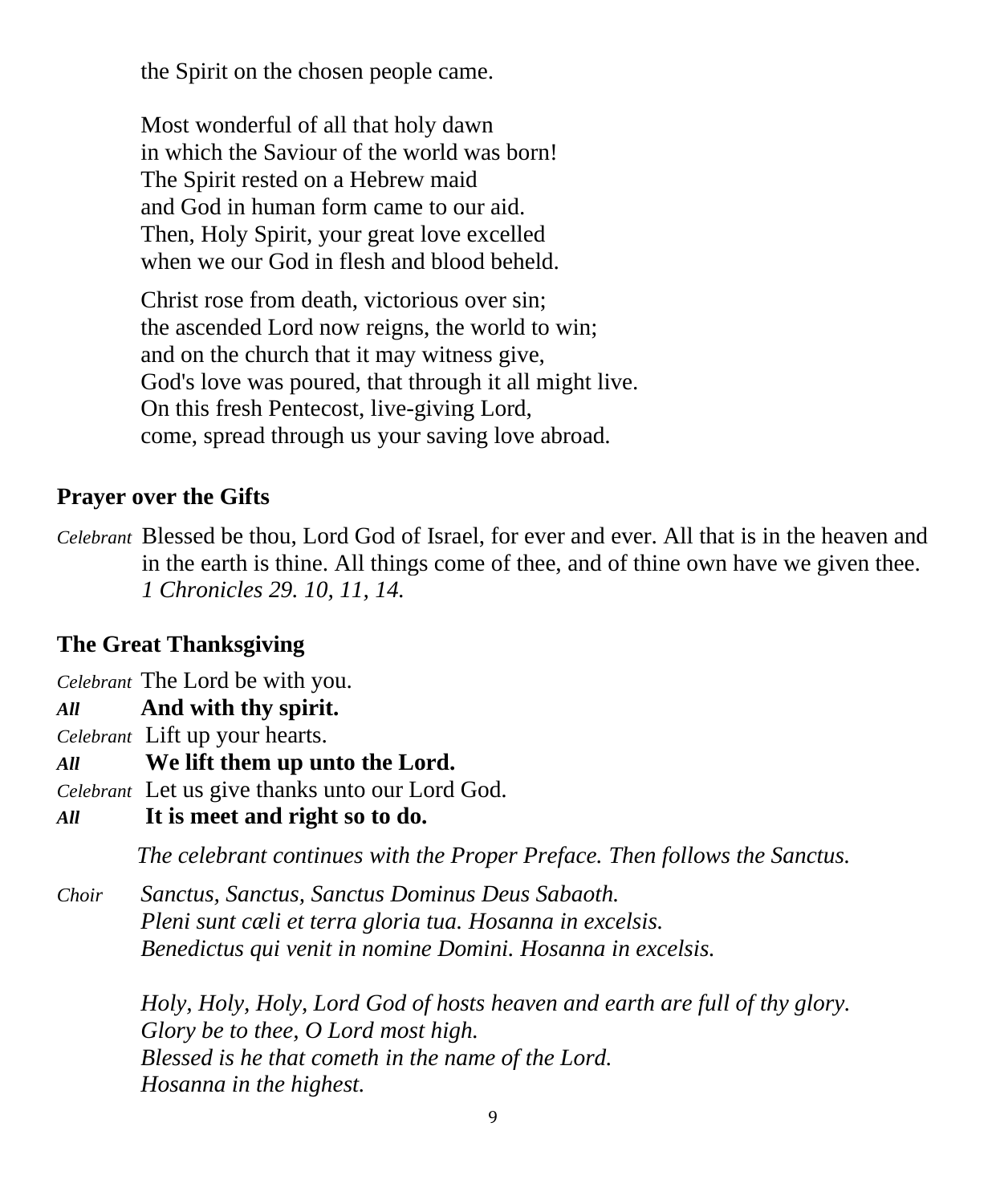### *The Celebrant continues with the Prayer of Consecration.*

BLESSING and glory and thanksgiving be unto thee Almighty God, our heavenly Father, who of thy tender mercy didst give thine only Son Jesus Christ to take our nature upon him, and to suffer death upon the Cross for our redemption; who made there, by his one oblation of himself once offered, a full, perfect, and sufficient sacrifice, oblation, and satisfaction, for the sins of the whole world; and did institute, and in his holy Gospel command us to continue, a perpetual memorial of that his precious death, until his coming again. Hear us, O merciful Father, we most humbly beseech thee; and grant that we receiving these thy creatures of bread and wine, according to thy Son our Saviour Jesus Christ's holy institution, in remembrance of his death and passion, may be partakers of his most blessed Body and Blood; who, in the same night that he was betrayed, took Bread; and, when he had given thanks, he brake it; and gave it to his disciples, saying, Take, eat; this is my Body which is given for you: Do this in remembrance of me. Likewise after supper he took the Cup; and, when he had given thanks, he gave it to them, saying, Drink ye all, of this; for this is my Blood of the new Covenant, which is shed for you and for many for the remission of sins: Do this, as oft as ye shall drink it, in remembrance of me. Wherefore, O Father, Lord of heaven and earth, we thy humble servants, with all thy holy Church, remembering the precious death of thy beloved Son, his mighty resurrection, and glorious ascension, and looking for his coming again in glory, do make before thee, in this sacrament of the holy Bread of eternal life and the Cup of everlasting salvation, the memorial which he hath commanded; And we entirely desire thy fatherly goodness mercifully to accept this our sacrifice of praise and thanksgiving, most humbly beseeching thee to grant, that by the merits and death of thy Son Jesus Christ, and through faith in his blood, we and all thy whole Church may obtain remission of our sins, and all other benefits of his passion; And we pray that by the power of thy Holy Spirit, all we who are partakers of this holy Communion may be fulfilled with thy grace and heavenly benediction; through Jesus Christ our Lord, by whom and with whom, in the unity of the Holy Spirit, all honour and glory be unto thee, O Father Almighty, world without end. **Amen.**

*Celebrant* And now as our Saviour Christ has commanded and taught us, we are bold to pray:

*All* **Our Father, who art in heaven, hallowed be thy Name. Thy Kingdom come, thy will be done on earth, as it is in heaven. Give us this day our daily bread. And forgive us our trespasses, As we forgive them that trespass against us. And lead us not into temptation, but deliver us from evil. For thine is the kingdom, the power, and the glory, For ever and ever. Amen.**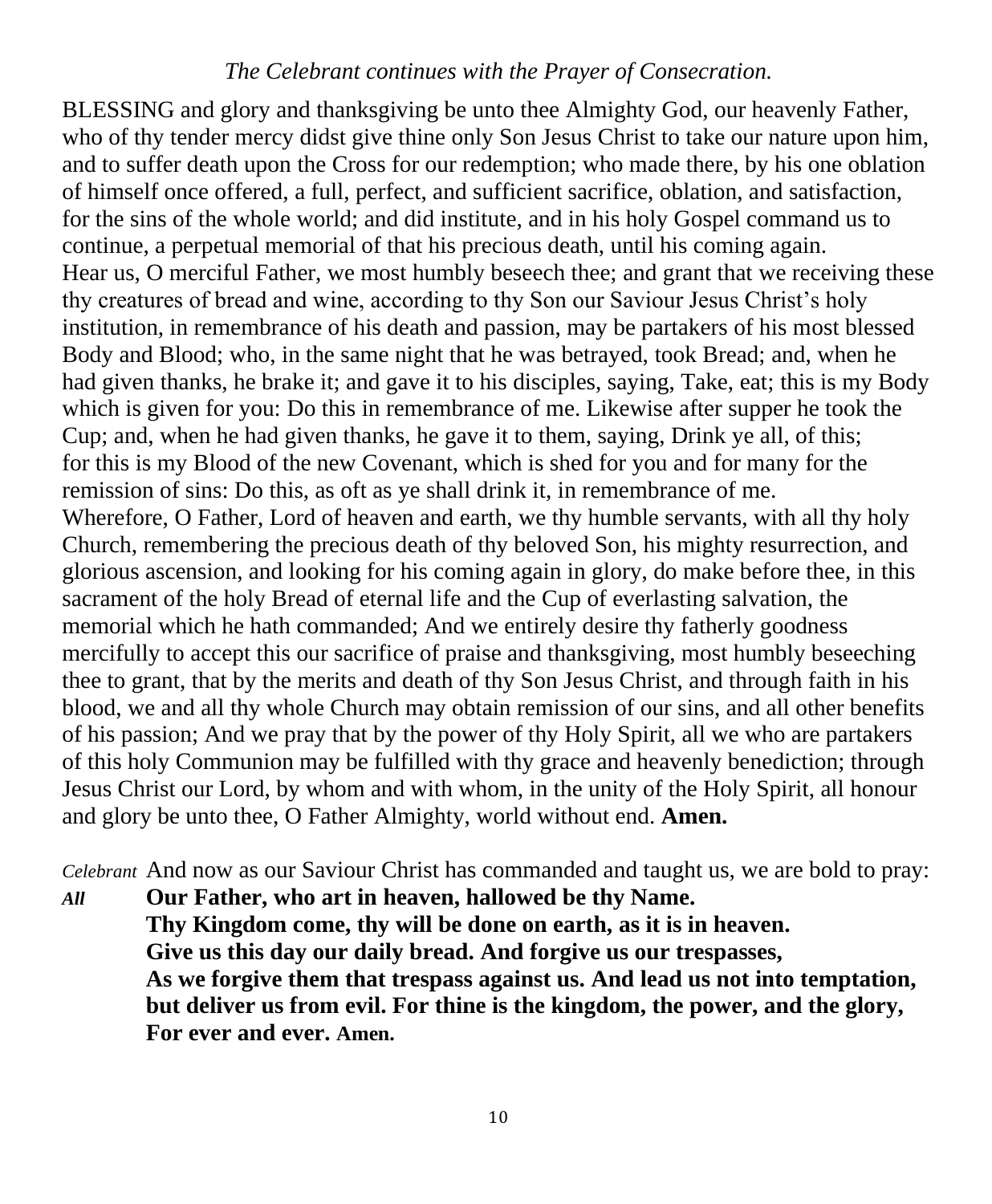# **The Peace**

*Celebrant* The peace of the Lord be always with you.

## *All* **And with thy spirit.**

*Celebrant* We do not presume

*All* **to come to this thy table, O merciful Lord, trusting in our own righteousness, but in thy manifold and great mercies. We are not worthy so much as to gather up the crumbs under thy table; but thou art the same Lord whose property is always to have mercy. Grant us, therefore, gracious Lord, so to eat the flesh of thy dear Son Jesus Christ, and to drink his blood, that our sinful bodies may be made clean by his body, and our souls washed through his most precious blood, and that we may evermore dwell in him, and he in us.  Amen.**

**Agnus Dei BOB HURD** 

*Choir Agnus Dei, qui tollis precca mundi: miserere nobis, miserere nobis Jesus, the Bread of Life, you take away the sin of the world: Jesus, the Prince of Peace, you take away the sin of the world: Jesus, the Servant of God, you take away the sin of the world: Jesus, our Paschal Sacrifice, you take away the sin of the world: Agnus Dei, qui tollis precca mundi: Dona nobis pachem, dona nobis pachem*

# **Holy Communion**

# **A Prayer for Spiritual Communion**

*For those not receiving the sacrament we commend this prayer for Spiritual Communion.*

Thanks be to you, Lord Jesus Christ, for all the benefits you have given me, for all the pains and insults you have borne for me. Since I cannot now receive you sacramentally, I ask you to come spiritually into my heart. O most merciful redeemer, friend and brother, may I know you more clearly, love you more dearly, and follow you more nearly, day by day. Amen. *(The Prayer of St Richard of Chichester - adapted)*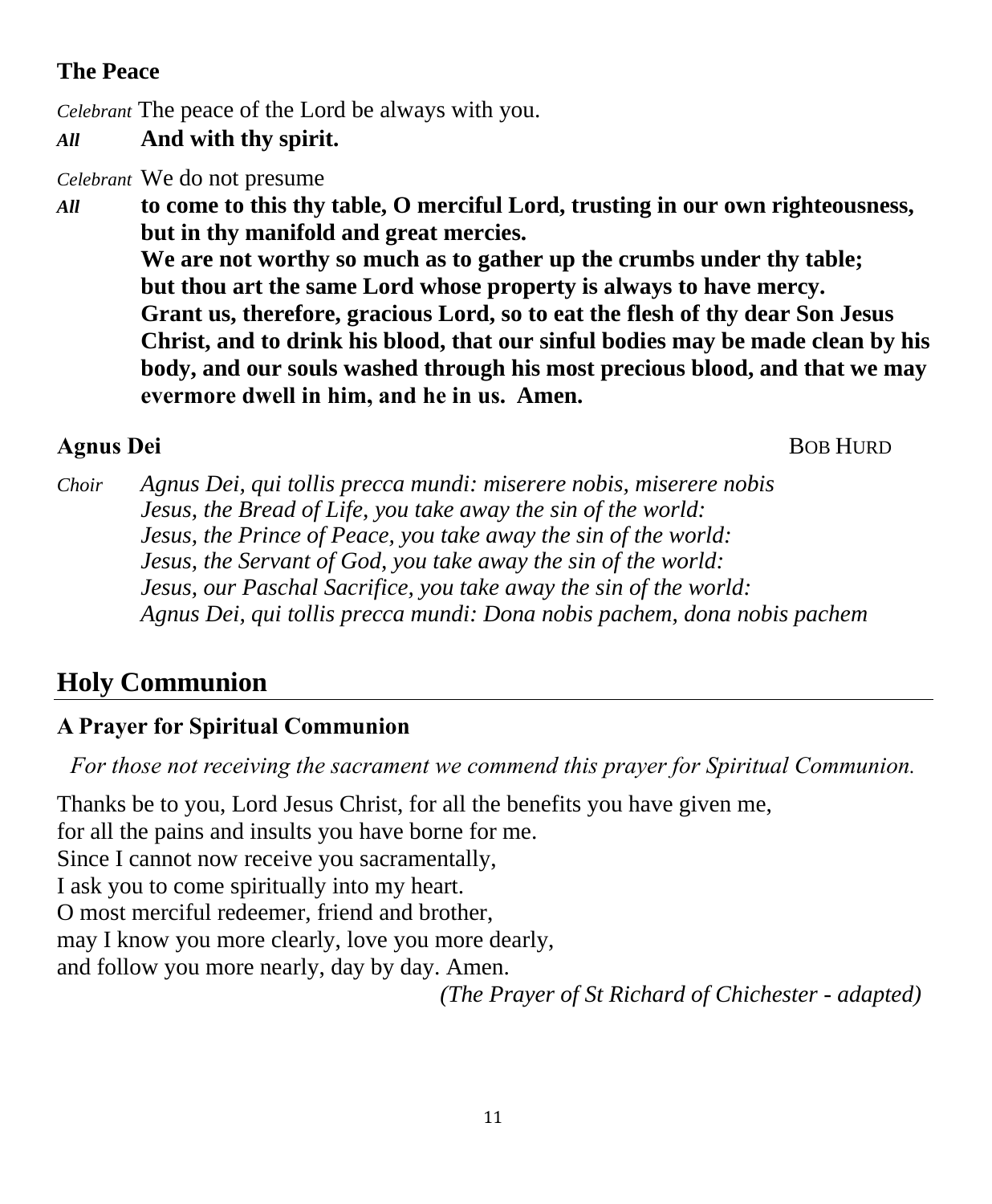*All* Eternal Spirit of the living Christ, I know not how to ask or what to say; I only know my need, as deep as life, and only you can teach me how to pray.

> Come, pray in me the prayer I need this day; help me to see your purpose and your will- where I have failed, what I have done amiss: held in forgiving love, let me be still.

Come with the strength I lack, the vision clear of neighbor's need, of all humanity; fulfillment of my life in love outpoured; my life in you, O Christ; your love in me.

### **Communion Hymn 647** *Spirit of the Living God* LIVING **LIVING GOD**

*All* Spirit of the living God, move among us all; Make us one in heart and mind, make us one in love: Humble, caring, selfless, sharing – Spirit of the living God, fill our hearts with love.

> Spirit of the Living God, fall afresh on me; Spirit of the Living God, fall afresh on me; break me, melt me, mould me, fill me – Spirit of the living God, fall afresh on me.

**Motet** *Every Time I Feel the Spirit* **ARR. LARRY SHACKLEY** Alison Jane - Piano

*Choir Refrain: Every time I feel the Spirit movin' in my heart I will pray. Yes, every time I feel the Spirit movin' in my heart I will pray.*

> *Upon the mountain, my Lord spoke, out of His mouth came fire and smoke. I looked around me, and it looked so fine, I asked the Lord if all was mine. Refrain Come, Holy Spirit, flow down on me, I need your power to set me free. Teach me to follow, teach me to pray, help me to walk that narrow way. Refrain*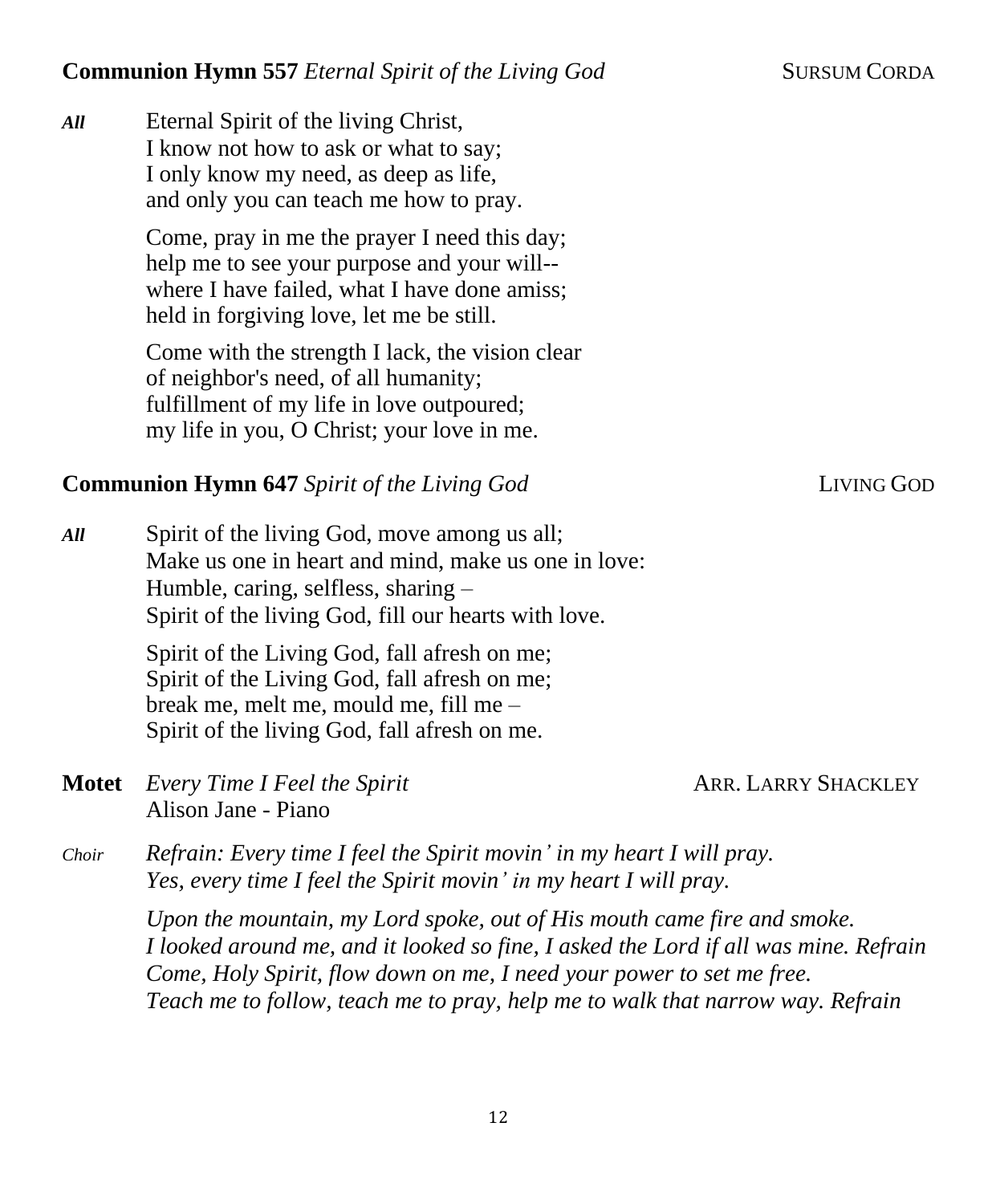## **Thanksgiving after Communion**

- *Celebrant* Almighty and everliving God, we most heartily thank thee that thou dost graciously feed us, in these holy mysteries, with the spiritual food of the most precious body and blood of thy Son our Saviour Jesus Christ; Assuring us thereby of thy favour and goodness towards us; and that we are living members of his mystical body, which is the blessed company of all faithful people; and are also heirs through hope of thy everlasting kingdom.
- *All* **And here we offer and present unto thee, O Lord, ourselves, our souls and bodies, to be a reasonable, holy, and living sacrifice unto thee. And although we are unworthy, yet we beseech thee to accept this our bounden duty and service, not weighing our merits, but pardoning our offences; through Jesus Christ our Lord, to whom, with thee and the Holy Spirit, be all honour and glory, world without end. Amen.**

## **Blessing**

### **Announcements**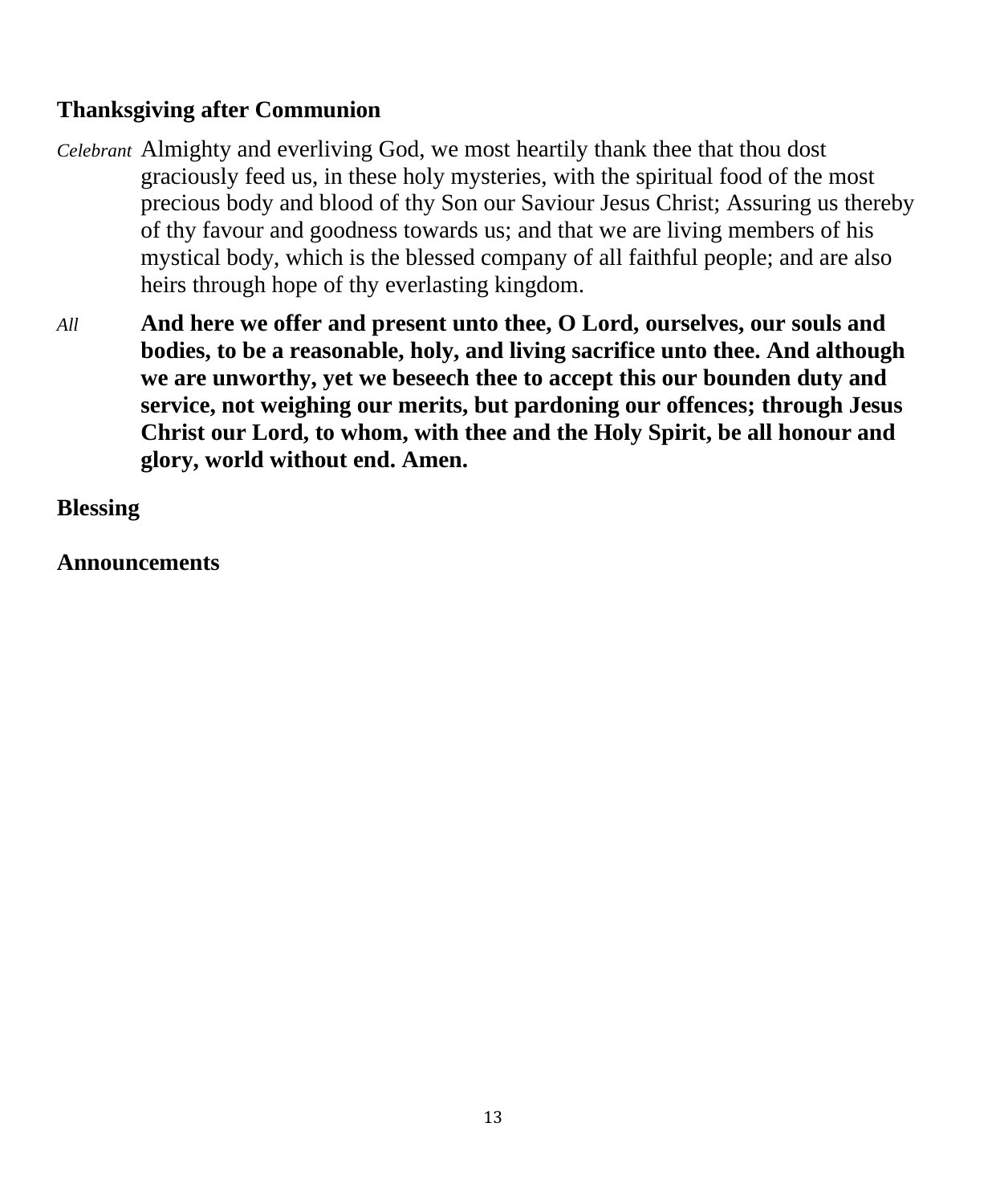**Hymn** Triumphant Lord & Father (text Rev Gerry Butterworth, tune Wolvercote) CP#438



### **Dismissal**

*Celebrant* Go forth in the name of Christ. Alleluia! Alleluia! *All* **Thanks be to God. Alleluia! Alleluia!**

**Postlude** *Veni Creator, Chorale & Variation 5* MAURICE DURUFLÉ

*CCLI License Number: 20651739*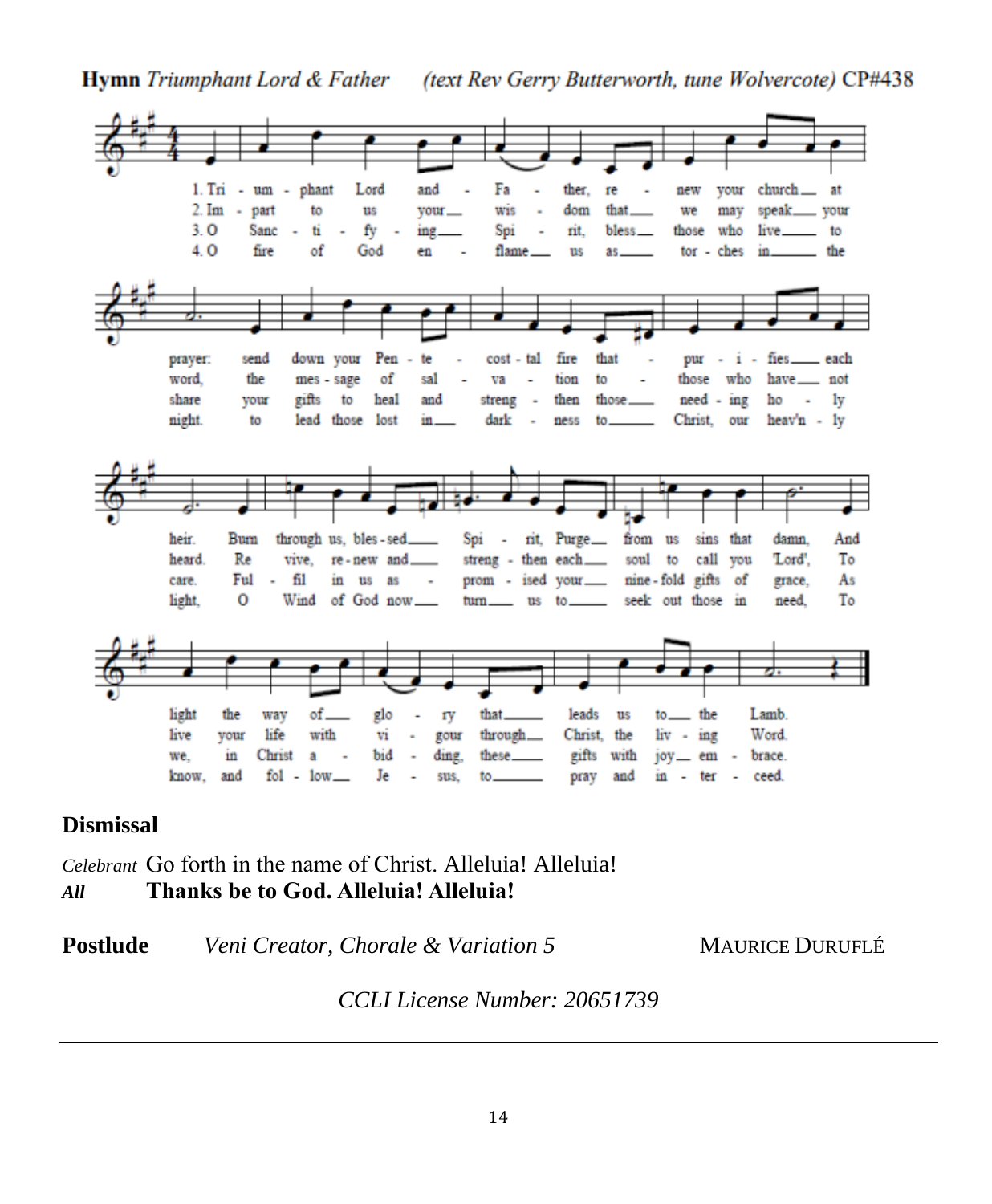# **In our Prayers this Week**

The Anglican Communion The Anglican Church of South Africa.

Diocesan Cycle of Prayer Bishop's Committee on Intercultural Ministry.

Outreach & Advocacy Cycle of Prayer *Pray for* St. John the Baptist, Norway, its new food pantry, Outreach Committee, support of Refugee resettlement, and support of local organizations including Moorelands Kids and the work of All Saints' Sherbourne St;

*for* St. John the Baptist, Oak Ridges, and its Friday Soup's On community lunch;

*and for* the amalgamated parishes of St. John the Divine, St. Ninian, and St. Peter, Scarborough, their food bank, weekly emergency food pantry and monthly community lunches, twice-annual clothing giveaways, pastoral care to residents of Bendale Acres and Rockcliffe nursing home, collection of personal care products for the local shelter and winter hats, mittens and boots for those in need, prayer shawl and caring card ministries, support of Juliette's Place women's shelter, and international initiatives.

Parish Cycle Loxley & Marie Adams, Michale & Sara Adamson, Elizabeth Alberti, Meta Alleyne

Home Bound Parishioners Gail Birnie, Joyce Brighty, Nancy Byers, Ann Duff, Dennis Gittens, Charlotte Graham, Lorraine Griffith, Sabrina Hogan, George Petricko, Lucy Simons, Lila Vamosi, Daphne Webster, Pam Young.

# **Parish Announcements**

**Thank You!** I want to thank the more than twenty volunteers who made Doors Open work last weekend. I'd say it was a great success; in the end between 250 and 280 visitors passed through our church. Most stayed for at least half an hour and made very positive comments. It made us proud of our church and proud of the people who got so engaged in showing it to guests. *Larry Krotz.*

**VOLUNTEERS NEEDED!** The Festival on The Green committee is looking for volunteers to assist with our parish festival on June 18, 2022. There are many roles to be filled, from greeter, vendor relief, directional indicators to set up and clean up of this very special event. We would love you to share your talents with your parish. Please email daphneharris@sympatico.ca for more information.